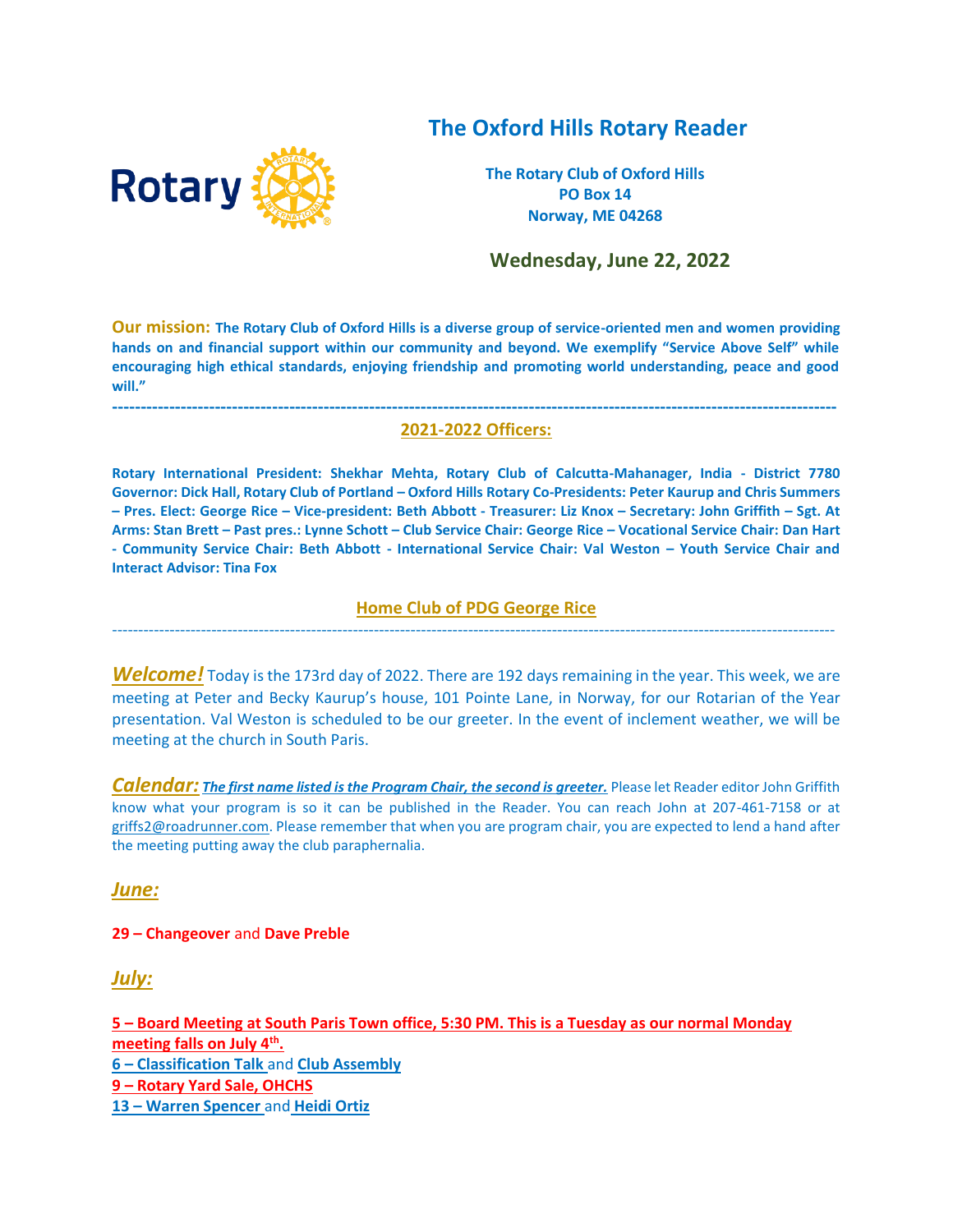# *July cont'd*

**20 – Chris Summers** and **Ron Morse 27 – Val Weston** and **Liz Knox**

### *Visiting Rotarians and Guests:*

Bonnie Gould, President of the Ossipee Valley Rotary Club, was our sole visiting Rotarian. There were no other guests.

#### *Rotary Moment:*

Greeter Patty Rice told us that PP Bob Schott's Rotary moment last week was right on. Clubs that are alive are thriving. She then listed off all of the things that we have done or participated in so far this calendar year – including Students of the Month, Lobsters for Scholars, attending the District Conference and District Assembly, giving out scholarships to OHCHS seniors, Crutches for Africa and many other events.

#### *Announcements:*

*Stan –* we have tents to set up on Thursday, June 23, in Poland for Chris Summers's son's wedding and on Friday for the Alan Day Garden in Norway. Exact times to be determined as I write this.

*Tina* – don't forget that we will be cooking hamburgers and hot dogs for the teachers at OHCHS on Tuesday, June 21, from 11:00 AM – 1:00 PM. We also had a great turn out for the Senior picnic and Project Graduation. Everyone was very appreciative of our efforts.

**Beth** – the Fly-in/Drive-in Plane and Car show is a go for Saturday, July 2<sup>nd</sup> at the Oxford Airport. We will again be cooking hamburgers and hot dogs. We don't have to supply anything, just show up to cook.

#### *Last Week:*

Co-President Chris led us in the Pledge and 4-Way Test. Glenn gave the blessing and Dan A. led us in singing "God Bless Our Rotary."

Chris presented perfect attendance awards to John, Peter, Val, Chris, Joel and Warren.

Program chair Bob Schott talked about electric cars (EVs) and gave us a bit of history on them and how things might be different today if oil and gasoline had not been as inexpensive as they were 100+ years ago. The first electric cars in the early 1900's used lead-acid batteries which were not known for their longevity. However, more electric cars were sold in 1902-1903 than gasoline powered cars. They were quiet and easy to drive which made them popular with women. Various attempts were made through the years to bring EVs into the mainstream but oil, gasoline, corporate leadership and government always won out. It wasn't until California passed a law in 1990 requiring 2% of the vehicles sold in that state must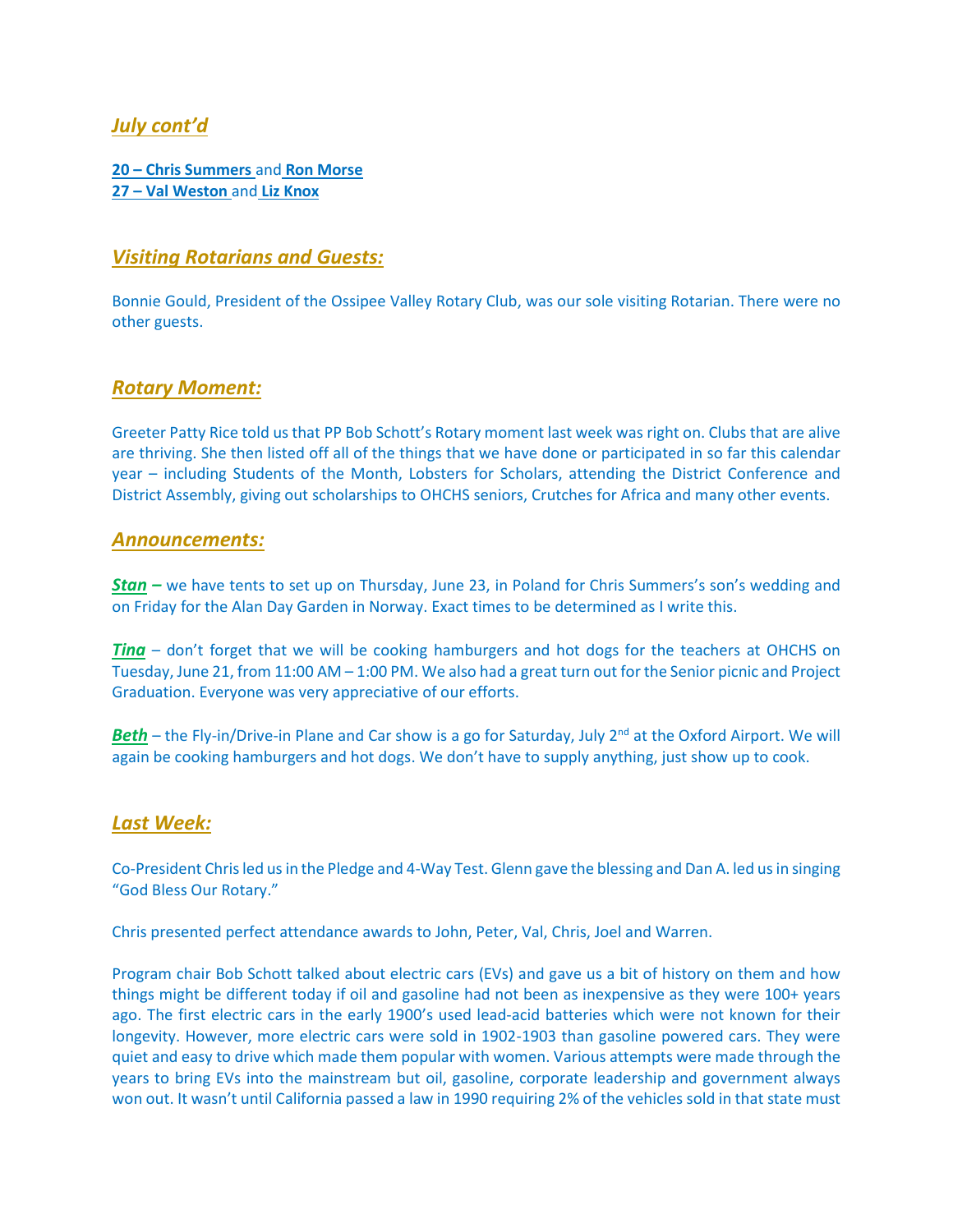be alternatively powered that any real effort was made to invest time and money into EVs. Interestingly, the introduction of lithium batteries for use in cell phones and computers brought car batteries to the forefront.

# ☺ Happy and Sad Dollars ☺

*Tally –* had a question dollar. She needs her deck painted and was wondering if anyone knew of someone who could do that for her.

**Dan A**. had a happy to be back dollar. So far, so good medically speaking.

*Warren* said that he and Susan signed the papers on their home in Norway two years ago.

*Val* had a thank you dollar for Paul's help in cleaning out her old office.

*Glenn* was happy that his son was home for his annual visit. They went canoeing from Gilead to Bethel and ran into Ann Carter.

**Paul** thanked Val for her generosity and that he added \$700.00 to our auction fund from the items she donated.

*Tina* told us that this weekend she and Charlie will celebrate their 35<sup>th</sup> Anniversary with a trip to Moosehead.

*Chris* said that his mom was scheduled to arrive from Tennessee this afternoon (now last week) for her annual visit if her flight didn't get cancelled.

**John** had happy dollars for Tina for all the time and effort she put in for Senior picnic and Project Grad.

**Bob** had some sad dollars because his and Lynne's family get together had to be cancelled because of Covid. They are going to try again later.

# **50/50 – Patty drew Val's number but Val didn't win the \$21.00 in the pot.**

# *Puns for the Week:*

**Never trust an atom. They make up everything.** 

**Coffee has a rough time in our house. It gets mugged every morning.**